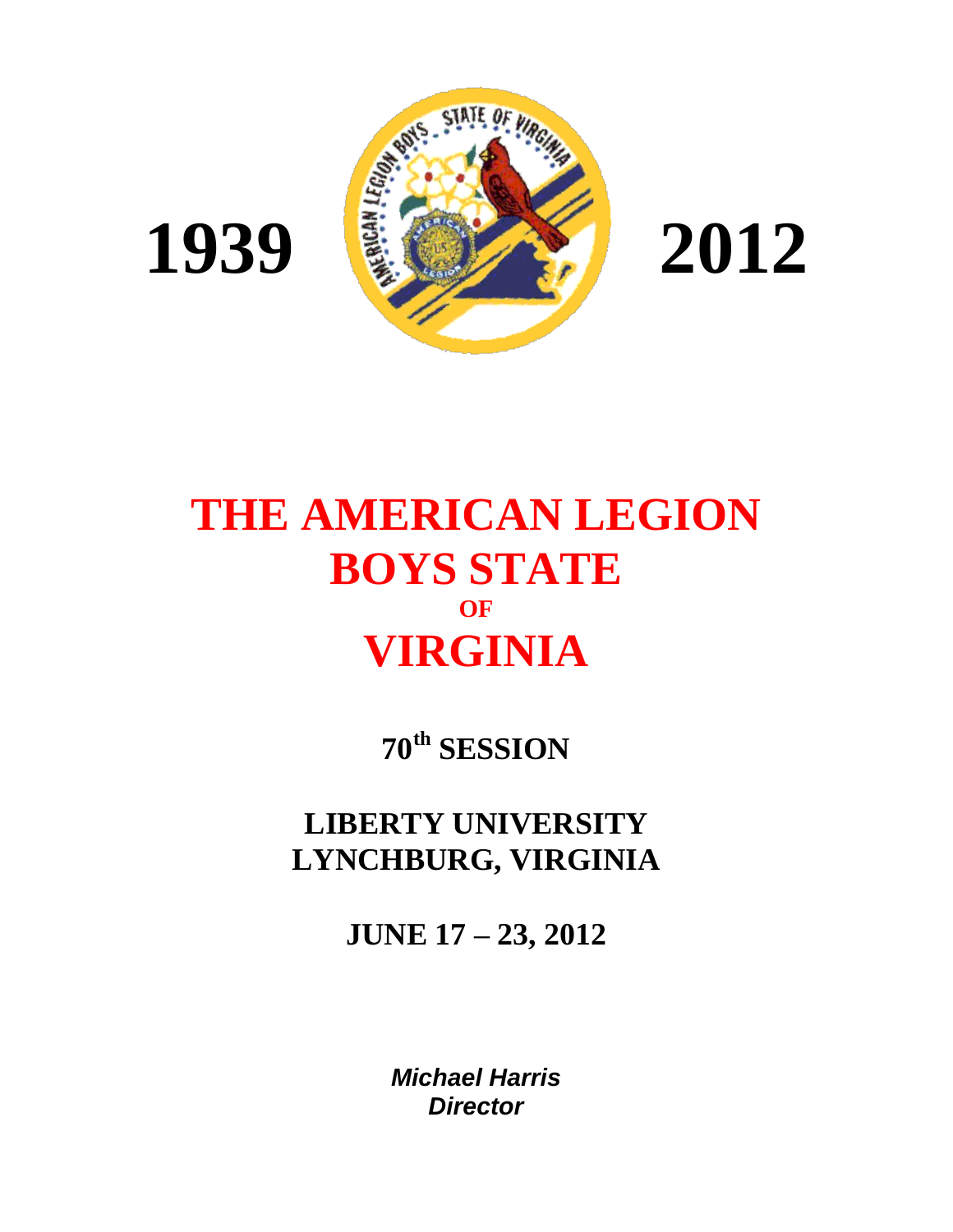# **DAILY PROGRAM OF EVENTS**

#### **The Headquarters telephone number is (434) 582-2922**.

**COUNSELORS –** When counselors arrive at Liberty University, they should report to American Legion Boys State Headquarters, located in the DeMoss Building. City Counselors should report on arrival to Jarad Phelps, Chief City Counselor. Please plan to arrive by 12:00 noon on Saturday, June 16, 2012.

**SPEAKERS –** All speakers, seminar leaders, and resource persons should also report upon arrival to their speaking location or to Boys State Headquarters at DeMoss, to make contact with David Braun, Program Director.

#### **Dining Hall Hours:**

Breakfast: 7:00 am -- 9:00 am, Monday -- Saturday Lunch: 11:30 am -- 1:00 pm, Monday – Friday; Saturday: Box Lunch - Upper Level, Vines Dinner: 5:00 pm -- 6:30 pm, Sunday -- Friday

#### **Saturday, June 16, 2012**

| <b>Time</b>                        | Event                                                     | <b>Resource Person</b>                                                   | Location                   |
|------------------------------------|-----------------------------------------------------------|--------------------------------------------------------------------------|----------------------------|
| 11:00 am $-$<br>$12:30 \text{ pm}$ | <b>Training Session for New City</b><br><b>Counselors</b> | <b>Jarad Phelps</b>                                                      | DeMoss 1104                |
| 11:00 am $-$<br>$12:00 \text{ pm}$ | <b>Administrative Staff meeting</b>                       | <b>Tom Saunders</b>                                                      | DeMoss 1101                |
| 1:00 pm $-$<br>$4:00$ pm           | <b>Training Session for All City</b><br><b>Counselors</b> | <b>Jarad Phelps</b><br><b>David Braun</b><br><b>Administrative Staff</b> | DeMoss 1104                |
| 6:00 pm $-$<br>$7:30$ pm           | <b>Recognition Dinner</b>                                 |                                                                          | American Legion<br>Post 16 |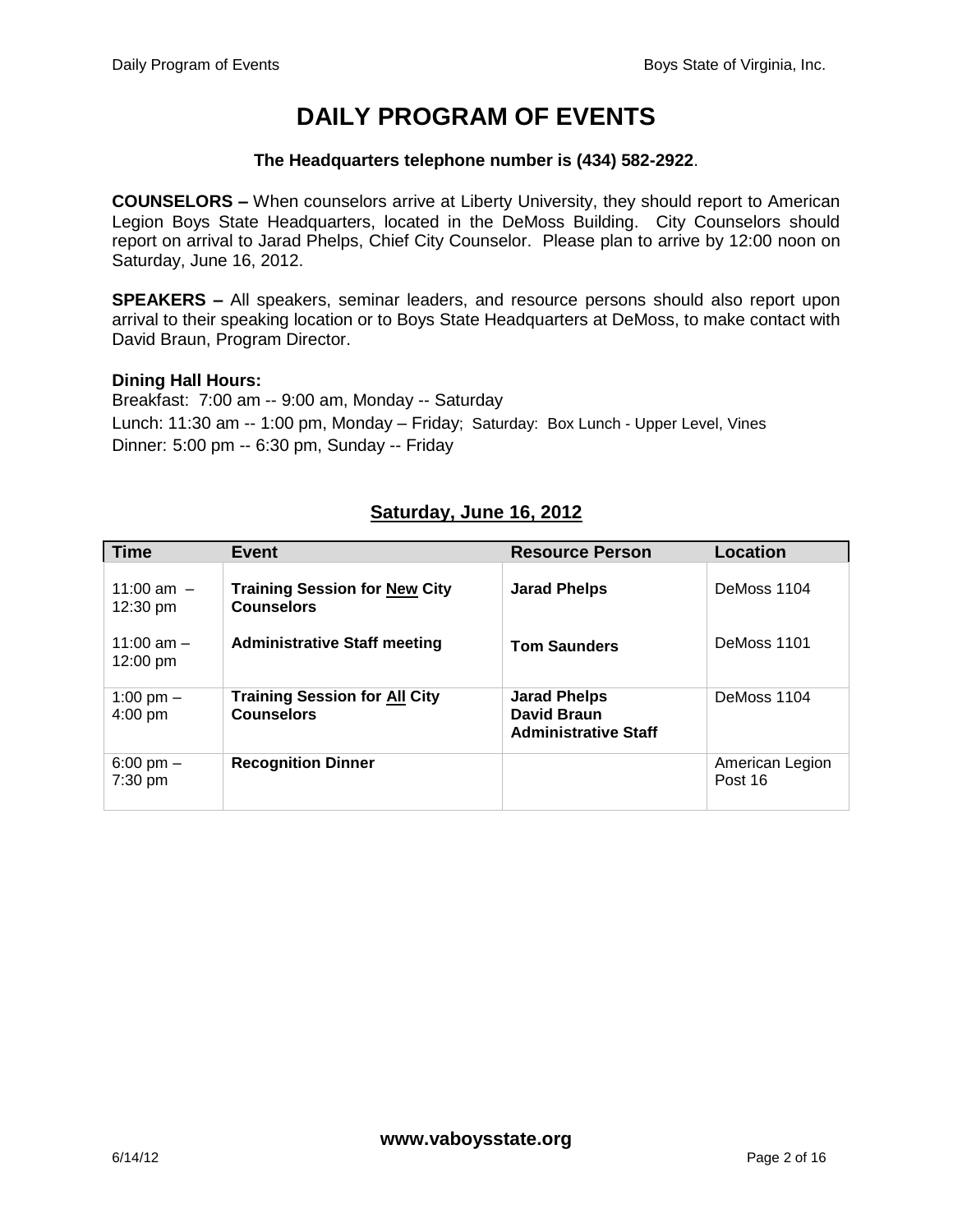## **Sunday, June 17, 2012**

| <b>Time</b>                    | <b>Event</b>                                                                                       | <b>Resource Person</b>                                           | <b>Location</b>           |
|--------------------------------|----------------------------------------------------------------------------------------------------|------------------------------------------------------------------|---------------------------|
| $10:00$ am $-$<br>$10:45$ am   | <b>Training Session for ALL City</b><br><b>Counselors</b>                                          | <b>Jarad Phelps</b><br><b>David Braun</b><br><b>Mike Harris</b>  | DeMoss 1104               |
| 11:00 am $-$<br>2:00 pm        | <b>Registration of Citizens</b>                                                                    | <b>Linden Dixon</b><br><b>Tom Saunders</b><br><b>Kathy Lyons</b> | Dining Hall               |
| $3:00 \text{ pm} -$<br>4:00 pm | <b>First City Meeting</b><br>Introductions                                                         |                                                                  | <b>City Meeting Areas</b> |
| $4:15$ pm $-$<br>4:45 pm       | <b>Opening Assembly</b><br>"Introduction of Staff"                                                 | Jim Chapman<br><b>Bob Sussan</b>                                 | <b>Vines Center</b>       |
| 4:45 pm                        | <b>Flag Courtesy</b>                                                                               | <b>Mark Seavey</b>                                               | <b>Vines Center</b>       |
| 5:00 pm                        | <b>Dinner</b> (Staggered by Cities)<br>Cities in First Group:<br>Bradley, Burke, Eisenhower, Henry |                                                                  | Dining Hall               |
|                                | ALL OTHER CITIES RETURN TO<br><b>YOUR MEETING AREA</b>                                             |                                                                  |                           |
| 5:15 pm                        | <b>Cities in Second Group:</b><br>Jackson, James, Lee, MacArthur                                   |                                                                  | Dining Hall               |
| 5:30 pm                        | <b>Cities in Third Group:</b><br>Marshall, Maury, Nimitz, Patton                                   |                                                                  | Dining Hall               |
| 5:45 pm                        | Cities in Fourth Group:<br>Pershing, Puller, Stuart,<br>Washington                                 |                                                                  | Dining Hall               |
| 7:30 pm                        | <b>Flag Lowering</b>                                                                               |                                                                  | Courtyard                 |
| 7:45 pm                        | <b>Athletic Directors Meeting</b>                                                                  | <b>Justin Dalton</b>                                             | DeMoss 1075               |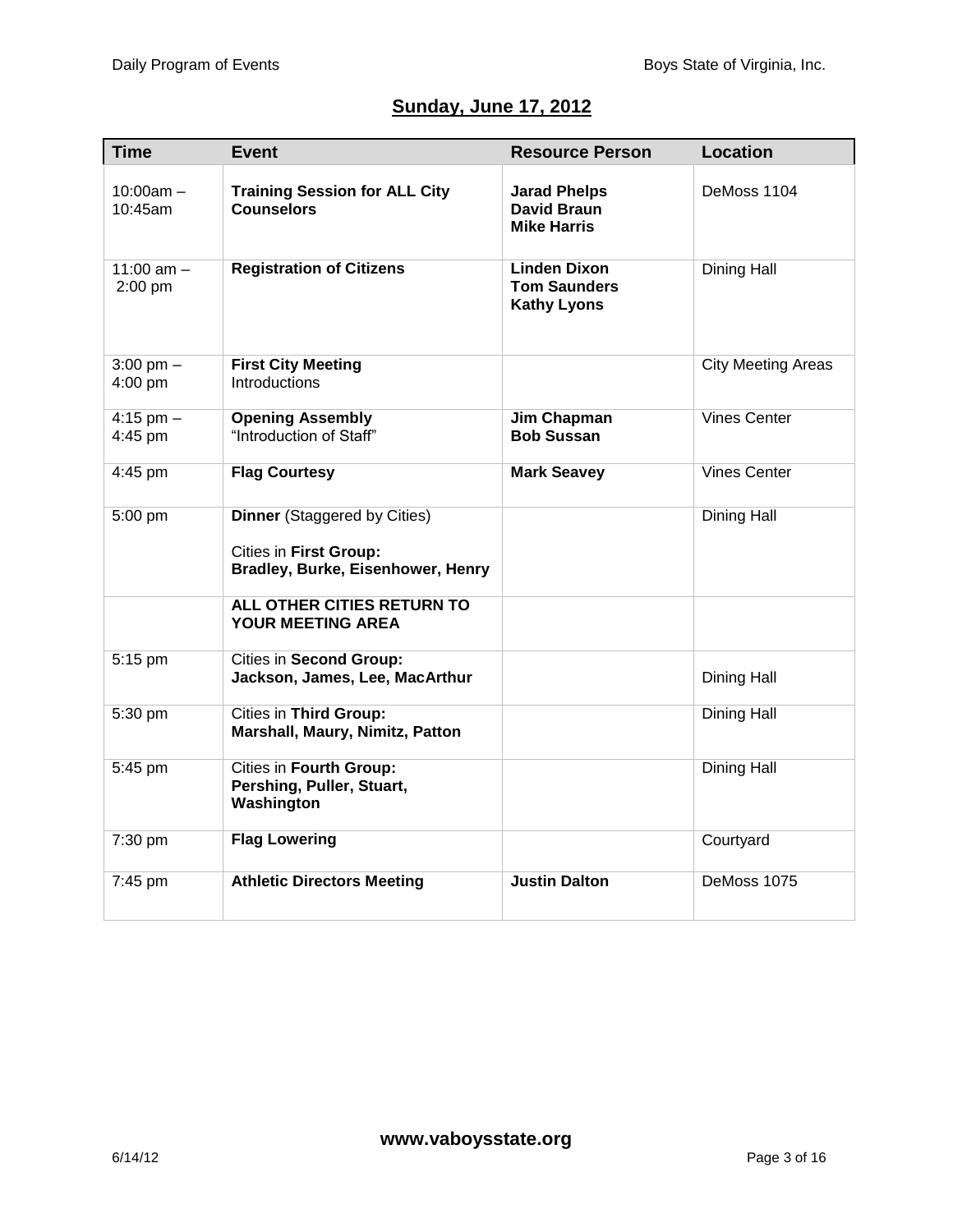| 8:00 pm  | <b>OFFICIAL OPENING OF THE</b><br>70th SESSION OF THE<br><b>AMERICAN LEGION</b><br><b>BOYS STATE OF VIRGINIA</b>                                        | Jim Chapman<br><b>Bob Sussan</b>                                                       | <b>Vines Center</b>       |
|----------|---------------------------------------------------------------------------------------------------------------------------------------------------------|----------------------------------------------------------------------------------------|---------------------------|
|          | Religious Program & Opening Prayer                                                                                                                      | <b>Demas Boudreaux</b>                                                                 |                           |
|          | Pledge of Allegiance                                                                                                                                    | Jim Chapman<br><b>Bob Sussan</b>                                                       |                           |
|          | Program & Recognition of Special<br>Guests                                                                                                              | Jim Chapman<br><b>Bob Sussan</b>                                                       |                           |
|          | <b>Welcome to Liberty University</b>                                                                                                                    | <b>Col. John Marselus</b><br>USAF (Ret)<br>Associate Dean<br><b>Liberty University</b> |                           |
|          | Welcome from the American Legion                                                                                                                        | <b>Mike Harris</b><br>Past National<br>Vice Commander<br>The American Legion           |                           |
| 8:30 pm  | <b>Keynote Address</b>                                                                                                                                  | <b>RADM William Cobb</b><br>US Navy (Ret)                                              | <b>Vines Center</b>       |
| 8:30 pm  | <b>Staff Meeting</b><br>(Junior Counselors Only)                                                                                                        |                                                                                        | DeMoss 1080               |
| 9:30 pm  | <b>City Meetings</b><br>"Introduction, Orientation &<br>Discussion of Meaning of Party<br>Politics"<br>Choose Special Participants &<br>Representatives | <b>City Counselors</b>                                                                 | <b>City Meeting Areas</b> |
| 10:30 pm | <b>City Reporters</b>                                                                                                                                   | <b>Josiah Routherier</b>                                                               | DeMoss 1108               |
| 11:30 pm | <b>Lights Out</b>                                                                                                                                       |                                                                                        |                           |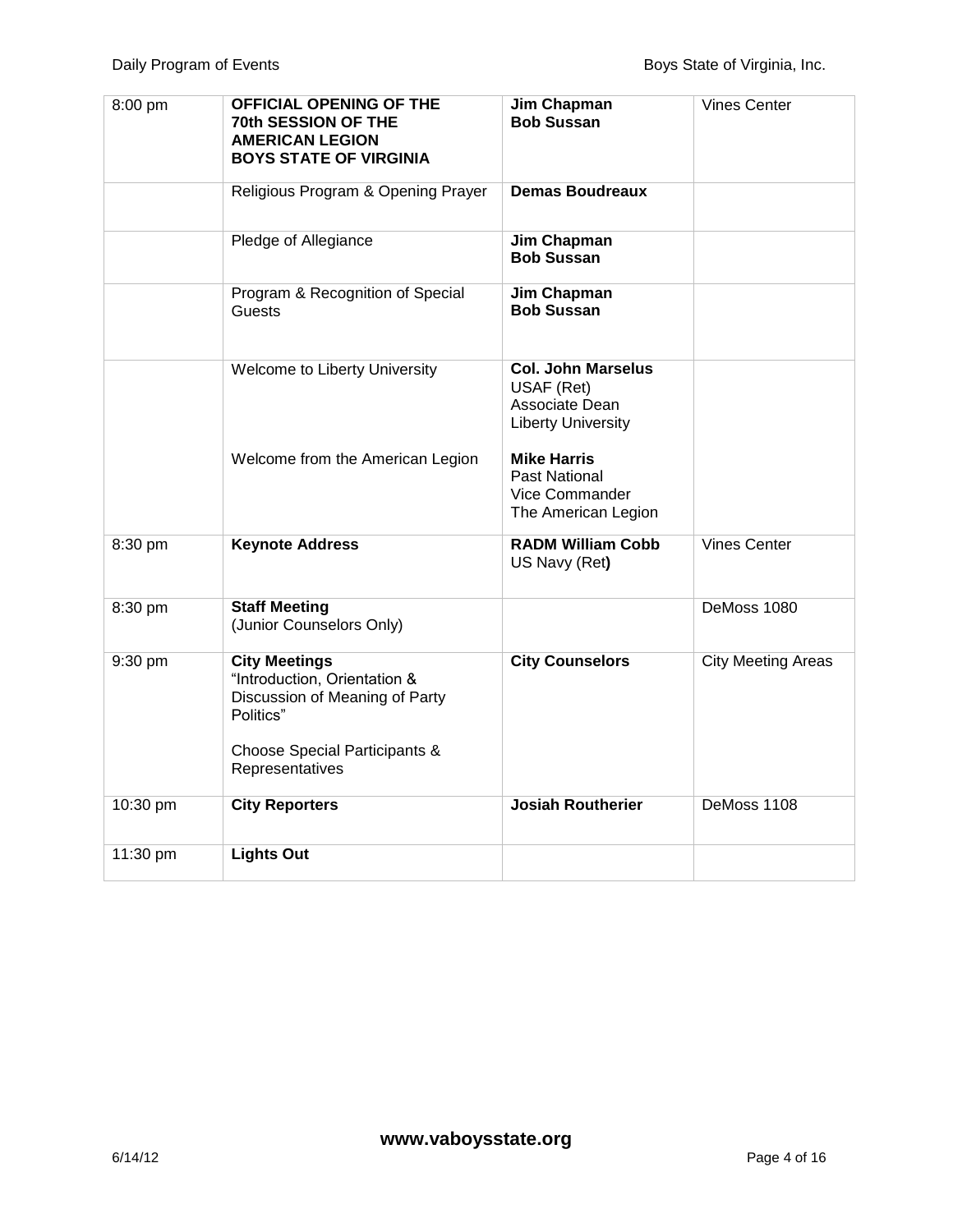### **Monday, June 18, 2012**

| Time                      | <b>Event</b>                                                                                                  | <b>Resource Person</b>                                                                                                                                                          | <b>Location</b>     |
|---------------------------|---------------------------------------------------------------------------------------------------------------|---------------------------------------------------------------------------------------------------------------------------------------------------------------------------------|---------------------|
| 7:00 am                   | <b>Breakfast</b>                                                                                              |                                                                                                                                                                                 | Dining Hall         |
| 8:30 am                   | <b>Sick Call</b>                                                                                              |                                                                                                                                                                                 | DeMoss 1076         |
| $8:30$ am $-$<br>9:30 am  | <b>Instructional Session</b><br>"Training for City Sheriffs"                                                  | <b>Jarad Phelps</b><br>(All City Sheriffs)                                                                                                                                      | DeMoss 1080         |
| 8:45 am                   | <b>Flag Raising</b>                                                                                           |                                                                                                                                                                                 | Court of Flags      |
| $9:00$ am                 | <b>Religious Services</b>                                                                                     | <b>Demas Boudreaux</b>                                                                                                                                                          | <b>Vines Center</b> |
| $9:45$ am $-$<br>10:45 am | <b>Instructional Session</b><br>"Virginia's General Assembly -<br>Origins to Today"                           | <b>Del. Rich Anderson</b><br><b>Del. Dickie Bell</b><br><b>Del. Scott Garrett</b><br><b>Del. Scott Lingamfelter</b><br><b>Del. Alfonso Lopez</b><br><b>Del. Donald Merricks</b> | <b>TBA</b>          |
| 11:00 $am -$<br>11:25 am  | Wrap-up                                                                                                       | <b>Members of the</b><br><b>General Assembly</b><br>Hon. G. Paul Nardo<br><b>Clerk</b><br>VA House of Delegates<br><b>Jeff Finch</b><br>Deputy Clerk<br>VA House of Delegates   | <b>Vines Center</b> |
|                           |                                                                                                               |                                                                                                                                                                                 |                     |
| $11:30$ am                | <b>Pictures</b>                                                                                               |                                                                                                                                                                                 | <b>Vines Center</b> |
| 12:00 noon                | Lunch                                                                                                         |                                                                                                                                                                                 | <b>Dining Hall</b>  |
| 1:15 pm $-$<br>2:15 pm    | <b>Instructional Session</b><br>"The Virginia Candidates<br>Selection Process -<br>Primaries vs. Conventions" | Dr. Stephen<br><b>Farnsworth</b><br>Professor<br>University of Mary<br>Washington                                                                                               | <b>Vines Center</b> |
| 2:30 pm                   | <b>Swearing-In Ceremony</b><br>(City Sheriffs)                                                                | <b>Jarad Phelps</b>                                                                                                                                                             | <b>Vines Center</b> |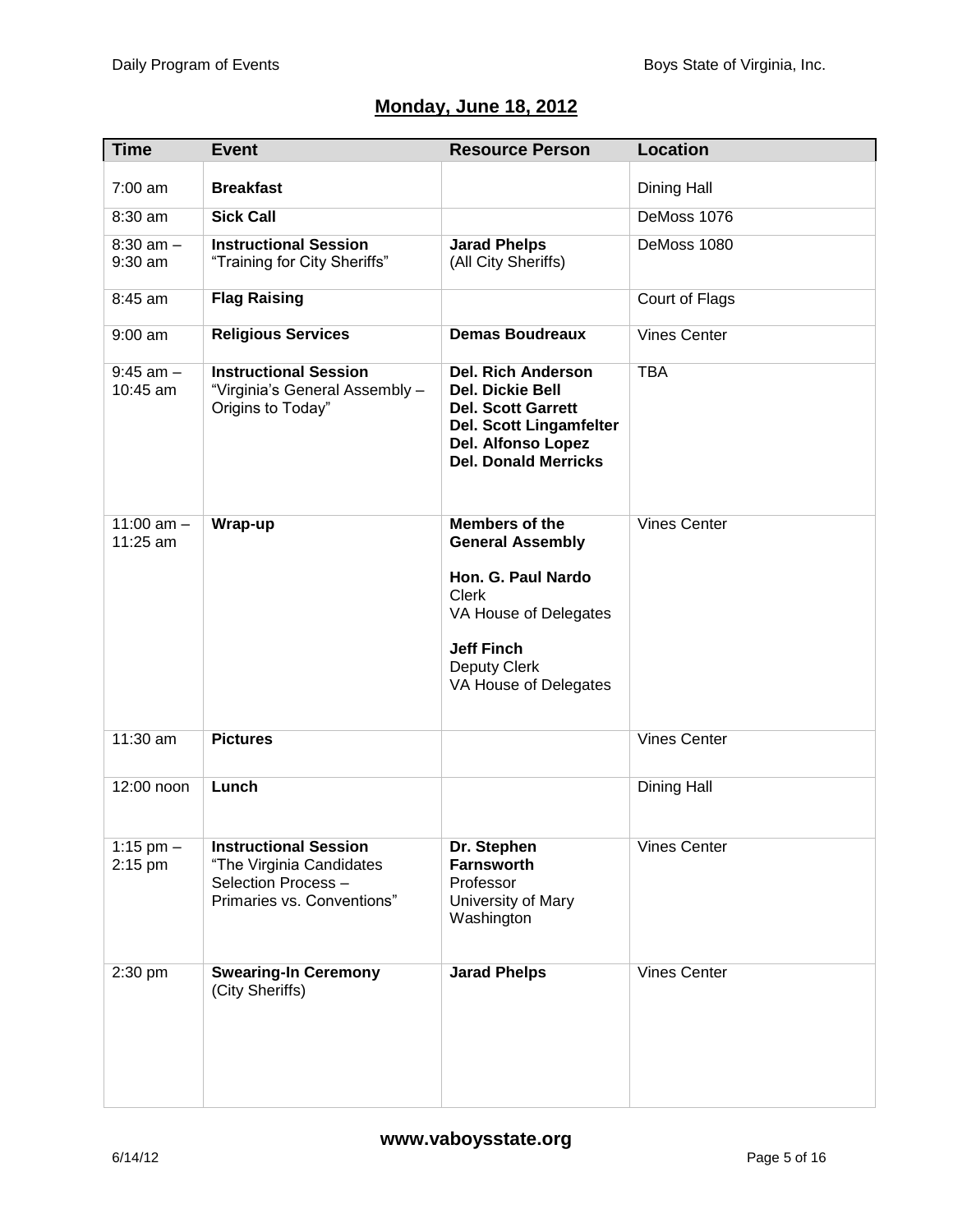| Daily Program of Events        |                                                                                                                                                                                                                                                                                              |                                                                                                                                                                                                                                                            | Boys State of Virginia, Inc.                                                                                                                                                                                                        |
|--------------------------------|----------------------------------------------------------------------------------------------------------------------------------------------------------------------------------------------------------------------------------------------------------------------------------------------|------------------------------------------------------------------------------------------------------------------------------------------------------------------------------------------------------------------------------------------------------------|-------------------------------------------------------------------------------------------------------------------------------------------------------------------------------------------------------------------------------------|
| $2:35$ pm $-$<br>$3:00$ pm     | <b>Description of Afternoon</b><br><b>Activities</b><br><b>Athletics</b><br><b>Better Speaking</b><br>Ξ<br><b>Heartsaver CPR</b><br>٠<br>Parliamentary Proced's<br>Ξ<br><b>Talent Show</b><br>٠<br><b>Running for Public Office</b><br>٠<br>Moot Court<br>٠                                  | <b>Justin Dalton</b><br><b>Malcolm Miles</b><br><b>Ken Knight</b><br><b>Charlie Powell</b><br><b>Christopher Fens</b><br><b>Hon. Rich Anderson</b><br><b>Larry Greene</b>                                                                                  | <b>Vines Center</b>                                                                                                                                                                                                                 |
| 3:30 pm                        | <b>Afternoon Activities</b><br><b>Athletics</b><br>Ξ<br>Band<br>٠<br><b>Better Speaking</b><br>٠<br>Chorus<br>٠<br>Newspaper<br>٠<br>Parliamentary Proced's<br>٠<br><b>Talent Show</b><br>٠<br><b>Heartsaver CPR</b><br>٠<br><b>Running for Public Office</b><br>٠<br><b>Moot Court</b><br>٠ | <b>Justin Dalton</b><br><b>Christopher Fens</b><br><b>Malcolm Miles</b><br><b>Demas Boudreaux</b><br><b>Josiah Routherier</b><br><b>Charlie Powell</b><br><b>Christopher Fens</b><br><b>Ken Knight</b><br><b>Hon. Rich Anderson</b><br><b>Larry Greene</b> | DeMoss 1075<br>Performing Arts 145<br>DeMoss 3023/3024/3025/3026<br>Performing Arts 109<br>DeMoss 1107<br>DeMoss 1101<br>Performing Arts 145<br>DeMoss 1108<br>DeMoss 1113 (Monday only)<br>DeMoss 1114                             |
| $5:00$ pm -<br>6:30 pm         | <b>Dinner</b>                                                                                                                                                                                                                                                                                |                                                                                                                                                                                                                                                            | Dining Hall                                                                                                                                                                                                                         |
| 7:30 pm                        | <b>Flag Lowering</b>                                                                                                                                                                                                                                                                         |                                                                                                                                                                                                                                                            | Courtyard                                                                                                                                                                                                                           |
| 8:00 pm                        | <b>Officers of Election Meeting</b>                                                                                                                                                                                                                                                          | <b>Ken Knight</b>                                                                                                                                                                                                                                          | DeMoss 1073                                                                                                                                                                                                                         |
| $8:00 \text{ pm} -$<br>9:00 pm | <b>Instructional Session</b><br>"Local Government in Virginia"                                                                                                                                                                                                                               | <b>Hon. Joan Foster</b><br>Mayor of Lynchburg<br>Hon. Randy Foley<br>Mayor of Salem<br><b>Hon. David Metz</b><br>Vice Mayor of Staunton<br><b>Mike Hamp</b><br>City Manager of<br>Waynesboro                                                               | <b>Vines Center</b><br>(Bradley, Burke, Eisenhower,<br>Henry)<br>DeMoss 1114<br>(Jackson, James, Lee,<br>MacArthur)<br>DeMoss 1113<br>(Marshall, Maury, Nimitz, Patton)<br>DeMoss 1090<br>(Pershing, Puller, Stuart,<br>Washington) |
| 8:30 pm<br>9:15 pm             | <b>Staff Meeting</b><br>(Counselors-in-Charge only)<br><b>City Meetings</b><br>"Nominations for Mayor, Senate<br>& House of Delegates"                                                                                                                                                       |                                                                                                                                                                                                                                                            | DeMoss 1080<br><b>City Meeting Areas</b>                                                                                                                                                                                            |
| 11:30 pm                       | <b>Lights Out</b>                                                                                                                                                                                                                                                                            |                                                                                                                                                                                                                                                            |                                                                                                                                                                                                                                     |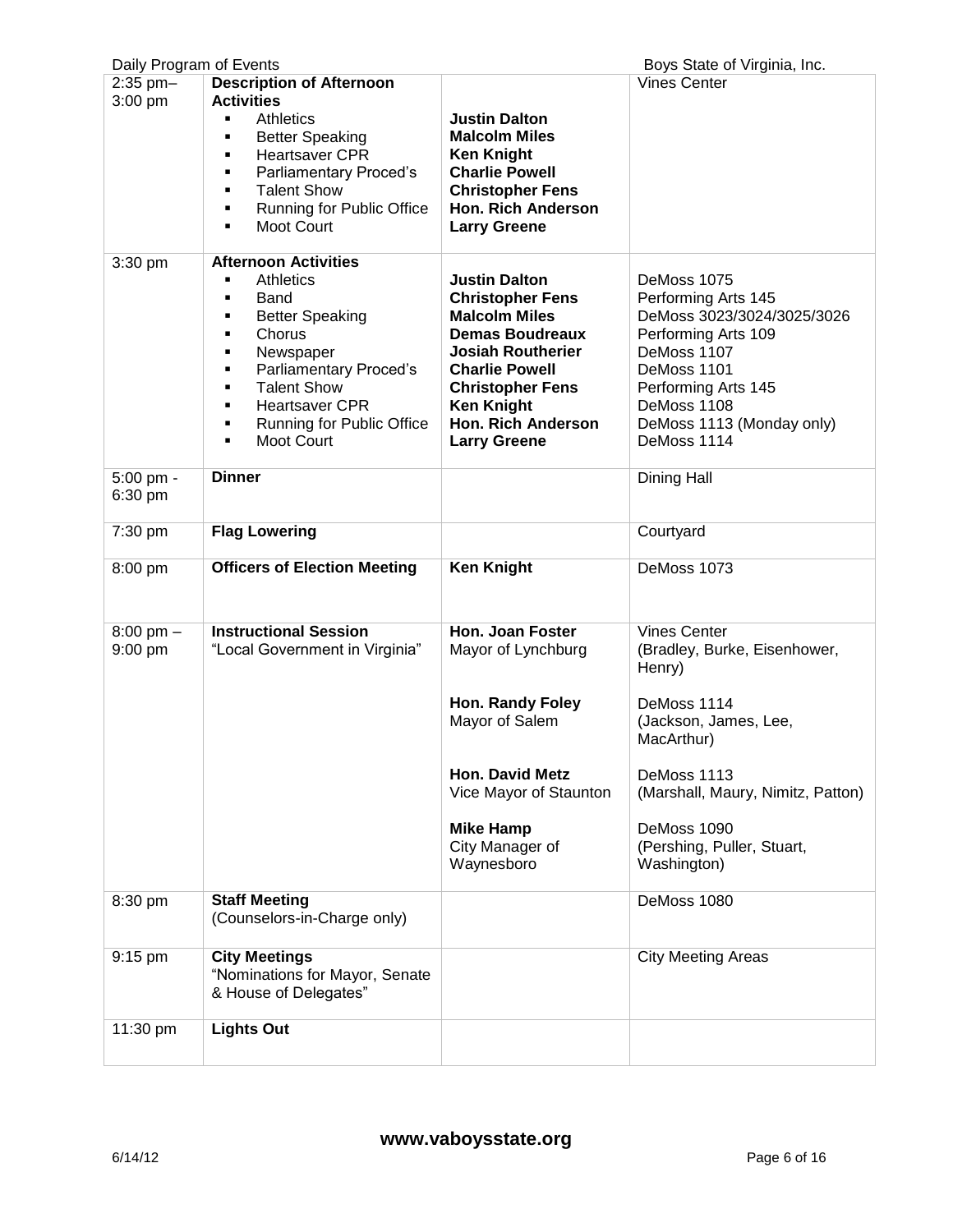# **Tuesday, June 19, 2012**

| <b>Time</b>              | <b>Event</b>                                                                           | <b>Resource Person</b>                                                                          | <b>Location</b>     |
|--------------------------|----------------------------------------------------------------------------------------|-------------------------------------------------------------------------------------------------|---------------------|
| $7:00$ am                | <b>Breakfast</b>                                                                       |                                                                                                 | Dining Hall         |
| 8:30 am                  | <b>Sick Call</b>                                                                       |                                                                                                 | DeMoss 1076         |
| 8:45 am                  | <b>Flag Raising</b>                                                                    |                                                                                                 | Courtyard           |
| $9:00$ am                | <b>Religious Services</b>                                                              | <b>Demas Boudreaux</b>                                                                          | <b>Vines Center</b> |
| $9:30$ am                | <b>City Elections: Mayors,</b><br><b>Senators &amp; Delegates</b>                      |                                                                                                 | <b>Vines Center</b> |
| 10:00 $am -$<br>11:00 am | <b>Instructional Session</b><br>"The Office of Lt. Governor"                           | <b>Hon. William Bolling</b><br>Lt. Governor of Virginia                                         | <b>Vines Center</b> |
| 11:15 am                 | <b>Announcements of Election</b><br>Results - Mayors                                   | <b>State Board of Elections</b>                                                                 | <b>Vines Center</b> |
| 11:20 am                 | <b>Swearing-in Ceremony</b><br>(City Mayors)                                           |                                                                                                 | <b>Vines Center</b> |
| 11:30 am                 | <b>Announcement of Election</b><br><b>Results - Senators &amp;</b><br><b>Delegates</b> | <b>State Board of Elections</b>                                                                 | <b>Vines Center</b> |
| 11:45 am                 | <b>Instructional Session</b><br>"Training for Senators &<br>Delegates"                 | <b>Jeff Finch</b><br>(All Senators & Delegates)                                                 | <b>Vines Center</b> |
| 11:45 am                 | <b>Instructional Session</b><br>"Training for Party Chairman"                          | <b>Chuck Cunningham</b><br><b>Larry Greene</b><br>(All City Party Chairmen)                     | DeMoss 1074         |
| 12:00 noon               | Lunch                                                                                  |                                                                                                 | Dining Hall         |
| 12:00 pm                 | <b>Instructional Session</b><br>"Training for Mayors"                                  | <b>Jarad Phelps</b><br>(City Mayors)                                                            | DeMoss 1080         |
| 1:15 pm $-$<br>2:15 pm   | <b>Instructional Session</b><br>"The Office of Attorney General"                       | <b>Hon. William Mims</b><br>Justice, VA Supreme<br>Court & Former VA<br><b>Attorney General</b> | <b>Vines Center</b> |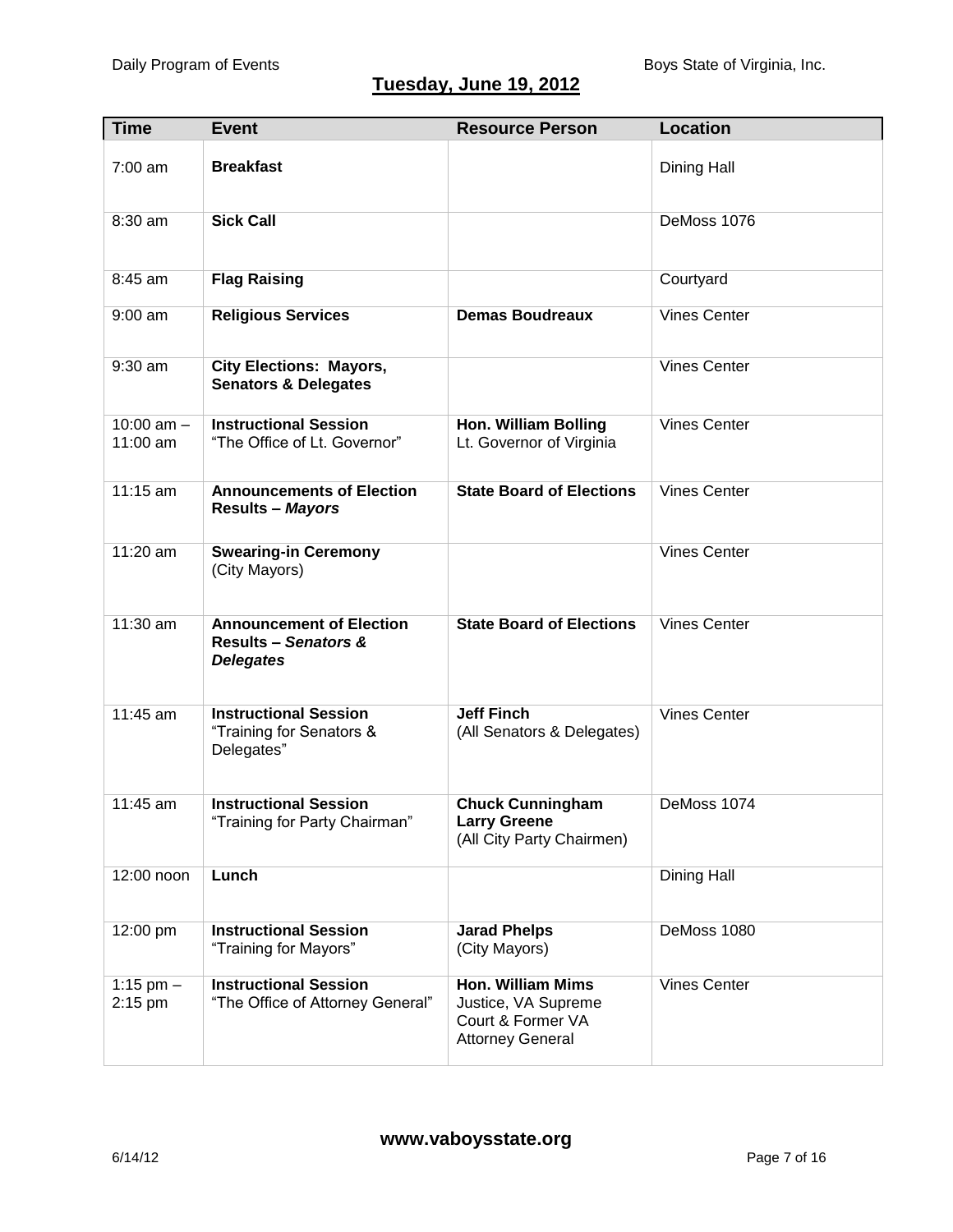| Daily Program of Events<br>Boys State of Virginia, Inc. |                                                                                                                                                                                                                                                                                                                   |                                                                                                                                                                                                                                                   |                                                                                                                                                                                           |
|---------------------------------------------------------|-------------------------------------------------------------------------------------------------------------------------------------------------------------------------------------------------------------------------------------------------------------------------------------------------------------------|---------------------------------------------------------------------------------------------------------------------------------------------------------------------------------------------------------------------------------------------------|-------------------------------------------------------------------------------------------------------------------------------------------------------------------------------------------|
| 2:20 pm                                                 | <b>Description of Afternoon</b><br><b>Activity: Virginia General</b><br>Assembly                                                                                                                                                                                                                                  | <b>Jay Pearson</b>                                                                                                                                                                                                                                | <b>Vines Center</b>                                                                                                                                                                       |
| $3:00$ pm                                               | <b>Afternoon Activities</b><br><b>Athletics</b><br>٠<br>Band<br>٠<br><b>Better Speaking</b><br>٠<br>Chorus<br>٠<br>Newspaper<br>٠<br>Parliamentary Proced's<br>$\blacksquare$<br><b>Talent Show</b><br>٠<br><b>Heartsaver CPR</b><br>٠<br>Moot Court<br>٠<br>VA General Assembly:<br>٠<br>Legislative Process 101 | <b>Justin Dalton</b><br><b>Christopher Fens</b><br><b>Malcolm Miles</b><br><b>Demas Boudreaux</b><br><b>Josiah Routherier</b><br><b>Charlie Powell</b><br><b>Christopher Fens</b><br><b>Ken Knight</b><br>Pat O'Brien<br>Jeff Finch / Jay Pearson | DeMoss 1075<br>Performing Arts 145<br>DeMoss 3023/3024/3025/3026<br>Performing Arts 109<br>DeMoss 1107<br>DeMoss 1101<br>Performing Arts 145<br>DeMoss 1108<br>DeMoss 1114<br>DeMoss 1113 |
| 5:00 pm -<br>6:30 pm                                    | <b>Dinner</b>                                                                                                                                                                                                                                                                                                     |                                                                                                                                                                                                                                                   | Dining Hall                                                                                                                                                                               |
| 7:30 pm                                                 | <b>Flag Lowering</b>                                                                                                                                                                                                                                                                                              |                                                                                                                                                                                                                                                   | Courtyard                                                                                                                                                                                 |
| $7:35$ pm $-$<br>7:55 pm                                | <b>Flag Retirement Ceremony</b>                                                                                                                                                                                                                                                                                   | <b>American Legion Post 16</b>                                                                                                                                                                                                                    | Dining Hall Parking Lot                                                                                                                                                                   |
| $8:00 \text{ pm} -$<br>10:00 pm                         | <b>Party Conventions</b>                                                                                                                                                                                                                                                                                          | <b>Chuck Cunningham</b><br>Nationalist Coordinator<br><b>Hakim Sutton</b><br><b>Federalist Coordinator</b>                                                                                                                                        | DeMoss 1113<br>(Nationalists)<br>DeMoss 1114<br>(Federalists)                                                                                                                             |
| $8:00 \text{ pm} -$<br>10:00 pm                         | <b>Legislature in Session</b>                                                                                                                                                                                                                                                                                     | <b>Jeff Finch</b>                                                                                                                                                                                                                                 | <b>DeMoss</b><br><b>House 1101</b><br>Senate 1104                                                                                                                                         |
| 8:30 pm                                                 | <b>Staff Meeting</b>                                                                                                                                                                                                                                                                                              |                                                                                                                                                                                                                                                   | DeMoss 1080                                                                                                                                                                               |
| 10:15 pm                                                | <b>City Meetings</b><br>City Elections &<br>"Convention Tactics"                                                                                                                                                                                                                                                  |                                                                                                                                                                                                                                                   | <b>City Meeting Areas</b>                                                                                                                                                                 |
| 11:30 pm                                                | <b>Lights Out</b>                                                                                                                                                                                                                                                                                                 |                                                                                                                                                                                                                                                   |                                                                                                                                                                                           |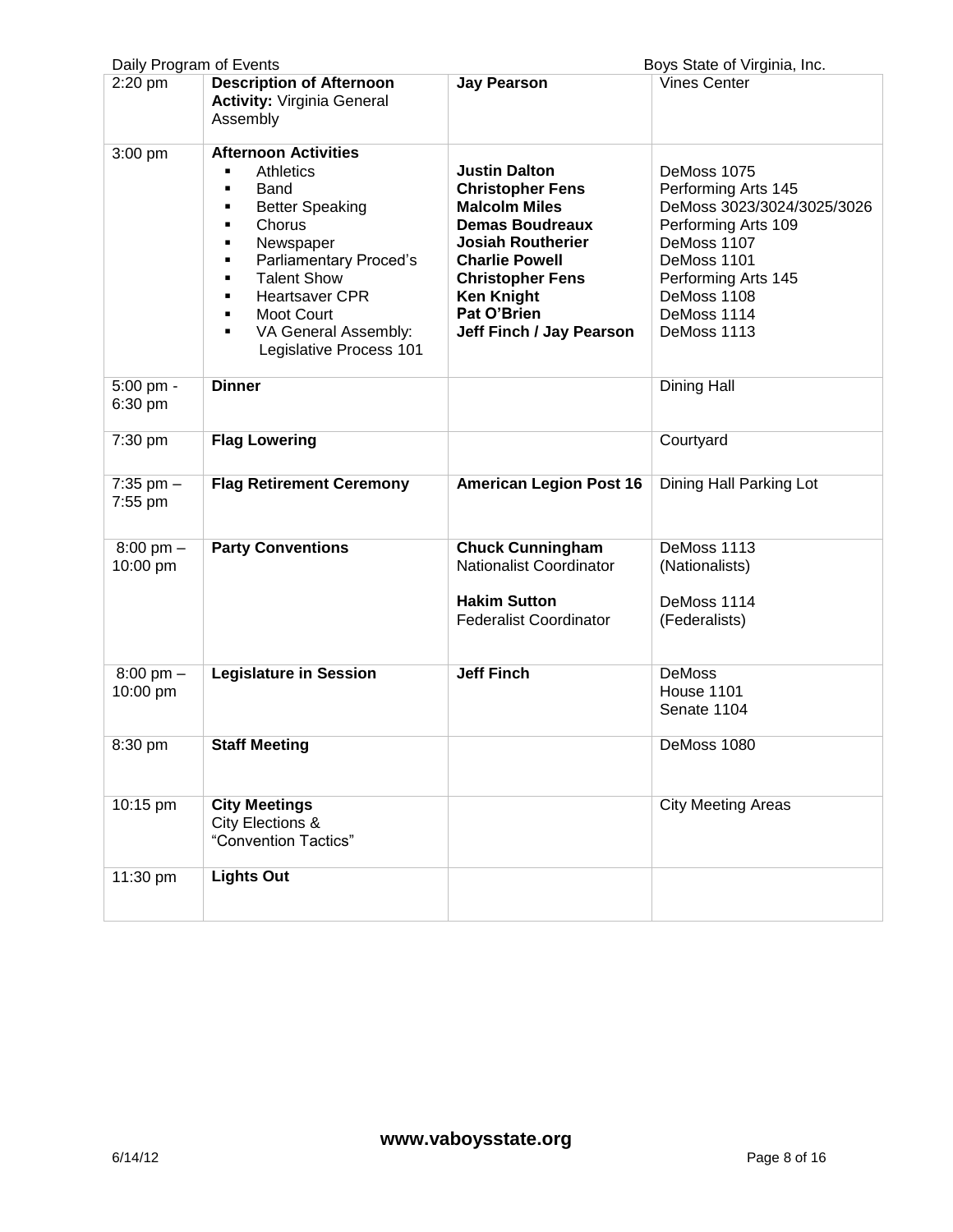## **Wednesday, June 20, 2012**

| <b>Time</b>               | <b>Event</b>                                                                | <b>Resource Person</b>                                                                                         | <b>Location</b>                     |
|---------------------------|-----------------------------------------------------------------------------|----------------------------------------------------------------------------------------------------------------|-------------------------------------|
| $7:00$ am                 | <b>Breakfast</b>                                                            |                                                                                                                | Dining Hall                         |
| 8:30 am                   | <b>Sick Call</b>                                                            |                                                                                                                | DeMoss 1076                         |
| 8:45 am                   | <b>Flag Raising</b>                                                         |                                                                                                                | Courtyard                           |
| $9:00$ am                 | <b>Religious Services</b>                                                   | <b>Demas Boudreaux</b>                                                                                         | <b>Vines Center</b>                 |
| $9:30$ am $-$<br>10:30 am | <b>Instructional Session</b><br>"Structure of the Virginia Legal<br>System" | Hon. R. Edwin Burnette<br>Judge, General District<br>Court                                                     | <b>Vines Center</b>                 |
|                           |                                                                             | <b>Hon. Michael Doucette</b><br>Lynchburg<br>Commonwealth's Attorney                                           | DeMoss 1114                         |
| 10:45 am                  | <b>Party Conventions</b><br>(All Citizens not in Legislature)               |                                                                                                                |                                     |
|                           | <b>Nationalists</b>                                                         | <b>Chuck Cunningham</b><br>Parliamentarian:<br>Representative from<br><b>Parliamentary Procedures</b><br>Class | DeMoss 1113                         |
|                           | <b>Federalists</b>                                                          | <b>Hakim Sutton</b><br>Parliamentarian:<br>Representative from<br><b>Parliamentary Procedures</b><br>Class     | DeMoss 1114                         |
| 10:45 am                  | <b>Legislature in Session</b>                                               | <b>Jeff Finch</b>                                                                                              | DeMoss<br>House 1101<br>Senate 1104 |
| 12:00 pm                  | Lunch                                                                       |                                                                                                                | Dining Hall                         |
| 1:00 pm $-$<br>3:30 pm    | <b>Legislature in Session</b>                                               | <b>Jeff Finch</b>                                                                                              | DeMoss 1090                         |
| 1:00 pm $-$<br>3:30 pm    | <b>Party Conventions</b><br>(All Citizens not in Legislature)               |                                                                                                                | DeMoss 1113 & 1114                  |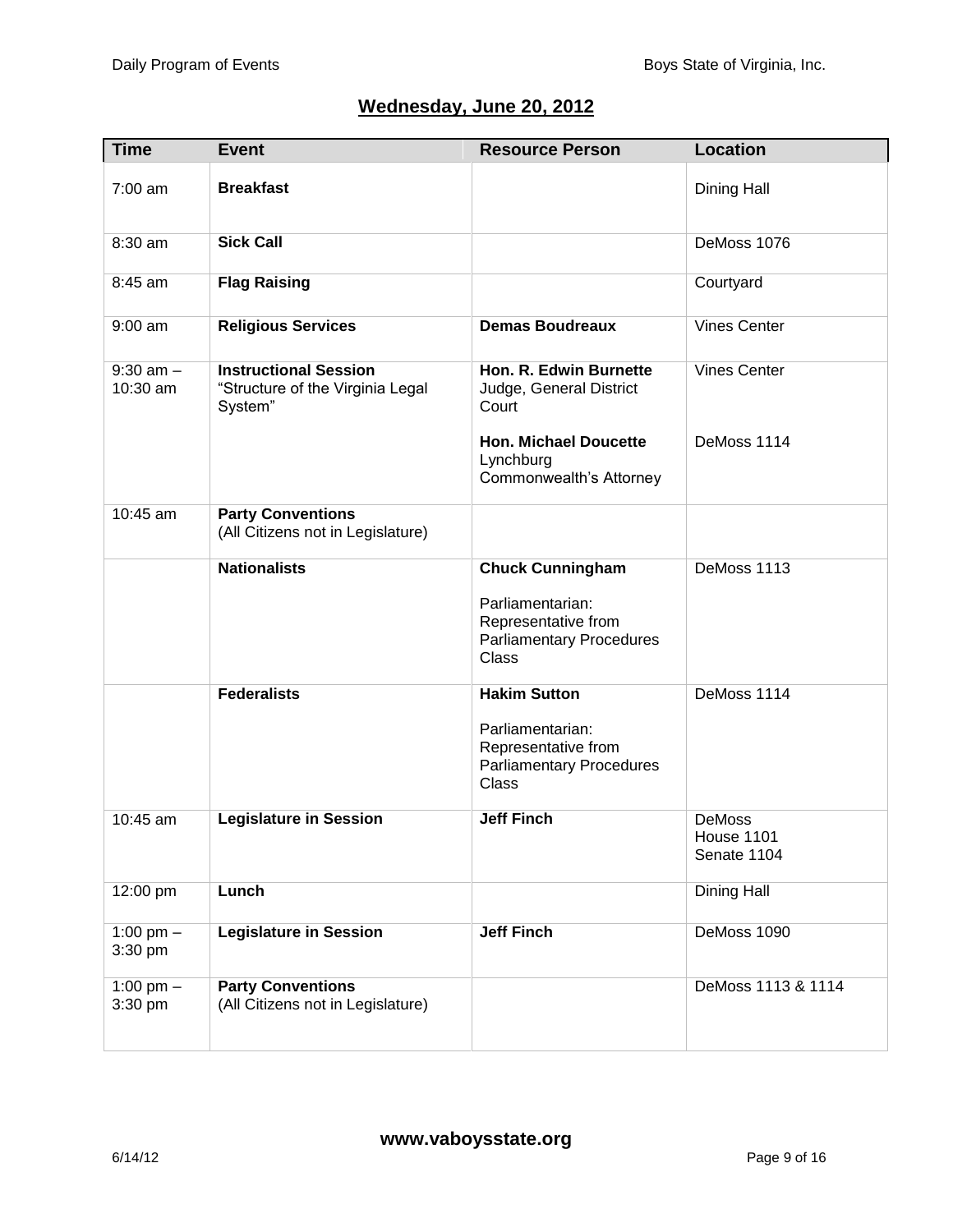| $3:45$ pm                     | <b>Afternoon Activities</b><br><b>Athletics</b><br>Band<br>٠<br><b>Better Speaking</b><br>Chorus<br>٠<br>Newspaper<br>٠<br>Parliamentary Proced's<br>٠<br><b>Talent Show</b><br>٠<br><b>Heartsaver CPR</b><br>٠<br><b>Moot Court</b><br>٠<br>Virginia General Assembly:<br>٠<br>Internships &<br>Opportunities | <b>Justin Dalton</b><br><b>Christopher Fens</b><br><b>Malcolm Miles</b><br><b>Demas Boudreaux</b><br><b>Josiah Routherier</b><br><b>Charlie Powell</b><br><b>Christopher Fens</b><br><b>Ken Knight</b><br>Pat O'Brien<br>Jeff Finch / Jay Pearson | DeMoss 1075<br>Performing Arts 145<br>DeMoss 2009/2013/2049<br>Performing Arts 109<br>DeMoss 1107<br>DeMoss 1101<br>Performing Arts 145<br>DeMoss 1108<br>DeMoss 1114 & Law<br>School<br>DeMoss 1113 |
|-------------------------------|----------------------------------------------------------------------------------------------------------------------------------------------------------------------------------------------------------------------------------------------------------------------------------------------------------------|---------------------------------------------------------------------------------------------------------------------------------------------------------------------------------------------------------------------------------------------------|------------------------------------------------------------------------------------------------------------------------------------------------------------------------------------------------------|
| 5:00 pm -<br>6:30 pm          | <b>Dinner</b>                                                                                                                                                                                                                                                                                                  |                                                                                                                                                                                                                                                   | Dining Hall                                                                                                                                                                                          |
| 7:30 pm                       | <b>Flag Lowering</b>                                                                                                                                                                                                                                                                                           |                                                                                                                                                                                                                                                   | Courtyard                                                                                                                                                                                            |
| 8:00 pm                       | <b>Talent Show Rehearsal</b>                                                                                                                                                                                                                                                                                   | <b>Christopher Fens</b>                                                                                                                                                                                                                           | Performing Arts 145                                                                                                                                                                                  |
| $8:00 \text{ pm} -$<br>8:10pm | <b>Flag Tribute</b>                                                                                                                                                                                                                                                                                            | <b>James Flint</b>                                                                                                                                                                                                                                | <b>Vines Center</b>                                                                                                                                                                                  |
| $8:15$ pm $-$<br>8:55 pm      | <b>Instructional Session</b><br>"K-9 Narcotics Show"<br>"Highway Safety in Virginia"                                                                                                                                                                                                                           | <b>Virginia State Troopers</b>                                                                                                                                                                                                                    | <b>Vines Center</b>                                                                                                                                                                                  |
| 8:30 pm                       | <b>Staff Meeting</b>                                                                                                                                                                                                                                                                                           |                                                                                                                                                                                                                                                   | DeMoss 1080                                                                                                                                                                                          |
| 8:30 pm                       | <b>Candidate Instructional Session</b><br>"Planning for Statewide Elections"                                                                                                                                                                                                                                   | <b>Ken Knight</b><br>Nominees (Gov, Lt. Gov &<br>Attorney General)<br><b>Convention Party Chairmen</b><br><b>State Board of Elections</b>                                                                                                         | DeMoss 1073                                                                                                                                                                                          |
| $9:00$ pm $-$<br>10:00 pm     | <b>Special Address</b>                                                                                                                                                                                                                                                                                         | <b>Chris Skinner</b>                                                                                                                                                                                                                              | <b>Vines Center</b>                                                                                                                                                                                  |
| 10:00 pm                      | <b>City Meetings</b>                                                                                                                                                                                                                                                                                           |                                                                                                                                                                                                                                                   | <b>City Meeting Areas</b>                                                                                                                                                                            |
| 11:30 pm                      | <b>Lights Out</b>                                                                                                                                                                                                                                                                                              |                                                                                                                                                                                                                                                   |                                                                                                                                                                                                      |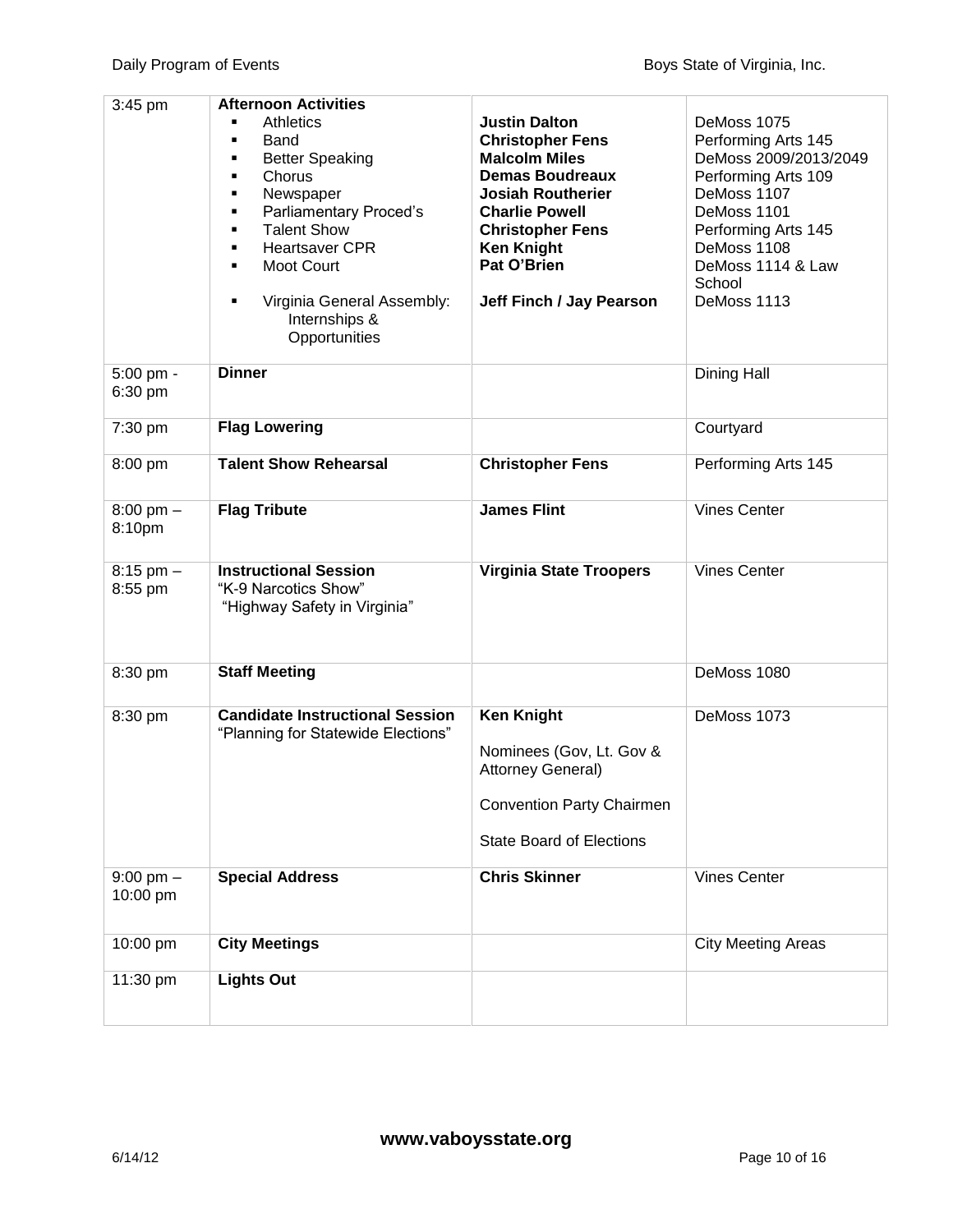## **Thursday, June 21, 2012**

| <b>Time</b>            | <b>Event</b>                                                                                                                                                                                           | <b>Resource Person</b>                                                            | <b>Location</b>     |
|------------------------|--------------------------------------------------------------------------------------------------------------------------------------------------------------------------------------------------------|-----------------------------------------------------------------------------------|---------------------|
| $7:00$ am              | <b>Breakfast</b>                                                                                                                                                                                       |                                                                                   | Dining Hall         |
| 8:30 am                | <b>Sick Call</b>                                                                                                                                                                                       |                                                                                   | DeMoss 1076         |
| 8:45 am                | <b>Flag Raising</b>                                                                                                                                                                                    |                                                                                   | Courtyard           |
| $9:00$ am              | <b>Religious Services</b>                                                                                                                                                                              | <b>Demas Boudreaux</b>                                                            | <b>Vines Center</b> |
| $9:30$ am              | <b>Announcement of Supreme</b><br><b>Court Justices</b>                                                                                                                                                | Speaker of the Boys State<br>House of Delegates                                   | <b>Vines Center</b> |
| 9:35 am                | <b>Swearing in of Justices</b>                                                                                                                                                                         | <b>John Garrett</b><br><b>Chief Deputy Clerk</b><br>Virginia Senate               | <b>Vines Center</b> |
| 9:40 am                | <b>Report of State Board of</b><br><b>Elections &amp; Campaign Rally</b>                                                                                                                               | <b>State Board of Elections</b>                                                   | <b>Vines Center</b> |
| 10:30 am               | <b>State Elections</b>                                                                                                                                                                                 |                                                                                   | <b>Vines Center</b> |
| 10:45 am-<br>11:45 am  | <b>Instructional Session</b><br>"Virginia's Prison System"                                                                                                                                             | <b>George Hinkle</b><br>Regional Administrator<br>VA Department of<br>Corrections | <b>Vines Center</b> |
| 11:50 pm               | <b>Election Results</b>                                                                                                                                                                                | <b>State Board of Elections</b>                                                   | <b>Vines Center</b> |
| 12:00 pm               | Lunch                                                                                                                                                                                                  |                                                                                   | Dining Hall         |
| $1:15$ pm              | Legislature in Session &<br><b>Inauguration Rehearsal</b><br>(Governor-elect, Lt. Governor-<br>elect, Attorney General-elect,<br>Supreme Court, Legislative<br>Leaders, Band, Chorus & Honor<br>Guard) | <b>Jay Pearson</b>                                                                | <b>Vines Center</b> |
| 1:15 pm $-$<br>2:15 pm | <b>Instructional Session</b><br>"The Governor's Cabinet"                                                                                                                                               | <b>Javaid Siddiqi</b><br>VA Deputy Secretary of<br>Education                      | DeMoss 1113 & 1114  |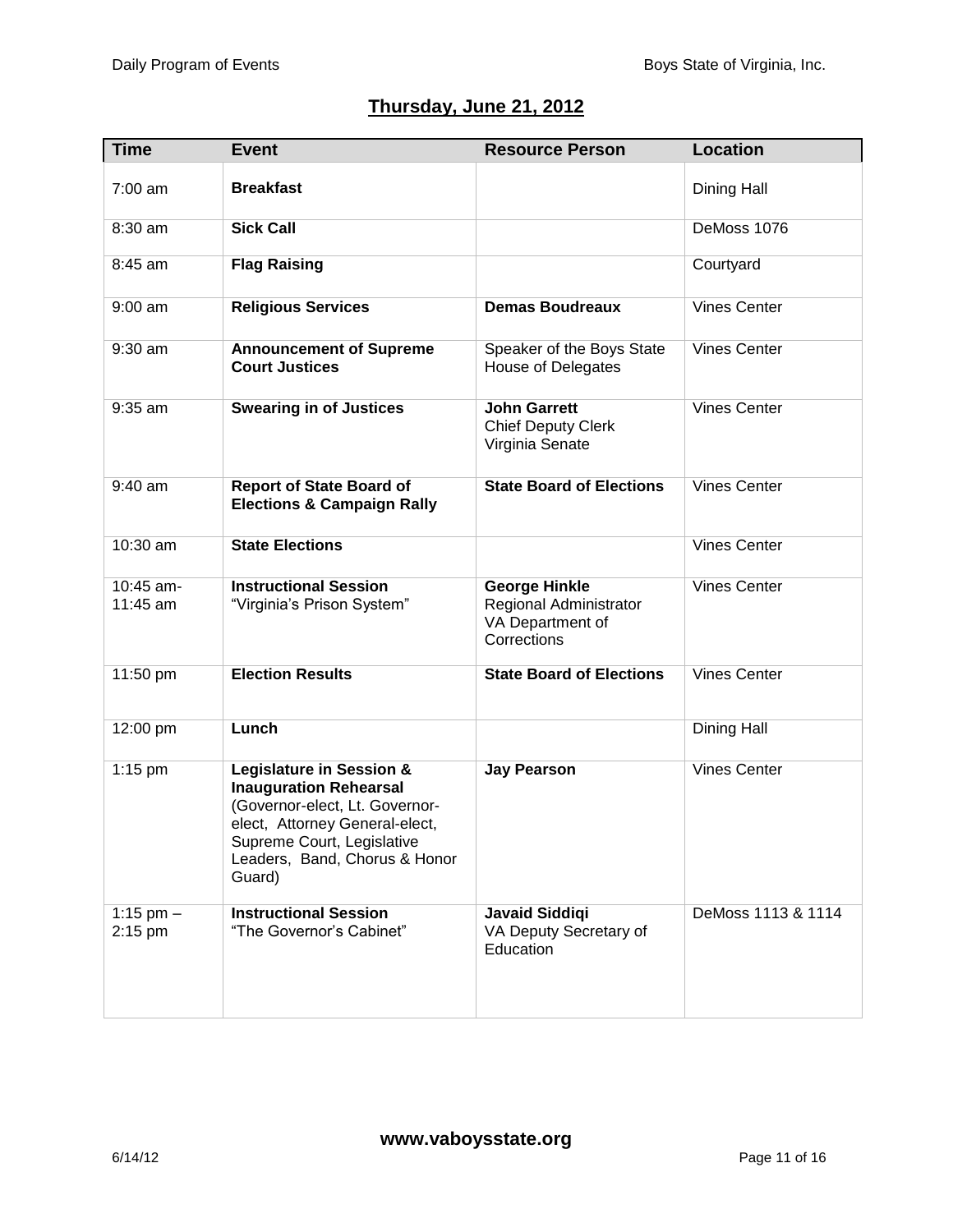| 2:30 pm                        | 70th AMERICAN LEGION<br><b>BOYS STATE OF VIRGINIA</b><br><b>INAUGURATION</b>                                                                                                                                                                   | <b>Jay Pearson</b>                                                                                                                                                                                                    | <b>Vines Center</b>                                                                                                                                                                      |
|--------------------------------|------------------------------------------------------------------------------------------------------------------------------------------------------------------------------------------------------------------------------------------------|-----------------------------------------------------------------------------------------------------------------------------------------------------------------------------------------------------------------------|------------------------------------------------------------------------------------------------------------------------------------------------------------------------------------------|
| 3:30 pm                        | <b>Governor's Cabinet Meeting</b>                                                                                                                                                                                                              | <b>Jeff Finch</b>                                                                                                                                                                                                     | DeMoss 1113                                                                                                                                                                              |
| 3:30 pm                        | <b>Afternoon Activities</b><br><b>Athletics</b><br>Band<br>٠<br><b>Better Speaking</b><br>٠<br>Chorus<br>٠<br>Newspaper<br>٠<br>Parliamentary Proced's<br>٠<br><b>Talent Show</b><br>٠<br><b>Heartsaver CPR</b><br>٠<br><b>Moot Court</b><br>٠ | <b>Justin Dalton</b><br><b>Christopher Fens</b><br><b>Malcolm Miles</b><br><b>Demas Boudreaux</b><br><b>Josiah Routherier</b><br><b>Charlie Powell</b><br><b>Christopher Fens</b><br><b>Ken Knight</b><br>Pat O'Brien | DeMoss 1075<br>Performing Arts 145<br>DeMoss 3023/3024/3025/3026<br>Performing Arts 109<br>DeMoss 1107<br>DeMoss 1101<br>Performing Arts 145<br>DeMoss 1108<br>DeMoss 1114<br>Law School |
| 5:00 pm                        | <b>Moot Court Meeting</b><br>(Supreme Court Justices &<br>Bailiffs)                                                                                                                                                                            | <b>John Garrett</b><br><b>Chief Deputy Clerk</b><br>Virginia Senate                                                                                                                                                   | DeMoss 1114                                                                                                                                                                              |
| 5:00 pm -<br>6:30 pm           | <b>Dinner</b>                                                                                                                                                                                                                                  |                                                                                                                                                                                                                       | Dining Hall                                                                                                                                                                              |
| 6:30 pm                        | <b>Boys Nation Interviews</b>                                                                                                                                                                                                                  | Dr. George Blume                                                                                                                                                                                                      | <b>Executive Dining Room</b>                                                                                                                                                             |
| 7:30 pm                        | <b>Flag Lowering</b>                                                                                                                                                                                                                           |                                                                                                                                                                                                                       | Courtyard                                                                                                                                                                                |
| 7:45 pm                        | <b>Staff Meeting</b>                                                                                                                                                                                                                           |                                                                                                                                                                                                                       | DeMoss 1080                                                                                                                                                                              |
| $8:00 \text{ pm} -$<br>8:10 pm | <b>Oratorical Winner</b>                                                                                                                                                                                                                       | <b>Gerald Rhoads</b>                                                                                                                                                                                                  | <b>Vines Center</b>                                                                                                                                                                      |
| $8:15$ pm $-$<br>10:00 pm      | <b>Talent Show</b>                                                                                                                                                                                                                             | <b>Christopher Fens</b>                                                                                                                                                                                               | <b>Vines Center</b>                                                                                                                                                                      |
| 10:15 pm                       | <b>City Meetings</b><br>"City Business"                                                                                                                                                                                                        |                                                                                                                                                                                                                       | <b>City Meeting Areas</b>                                                                                                                                                                |
| 11:30 pm                       | <b>Lights Out</b>                                                                                                                                                                                                                              |                                                                                                                                                                                                                       |                                                                                                                                                                                          |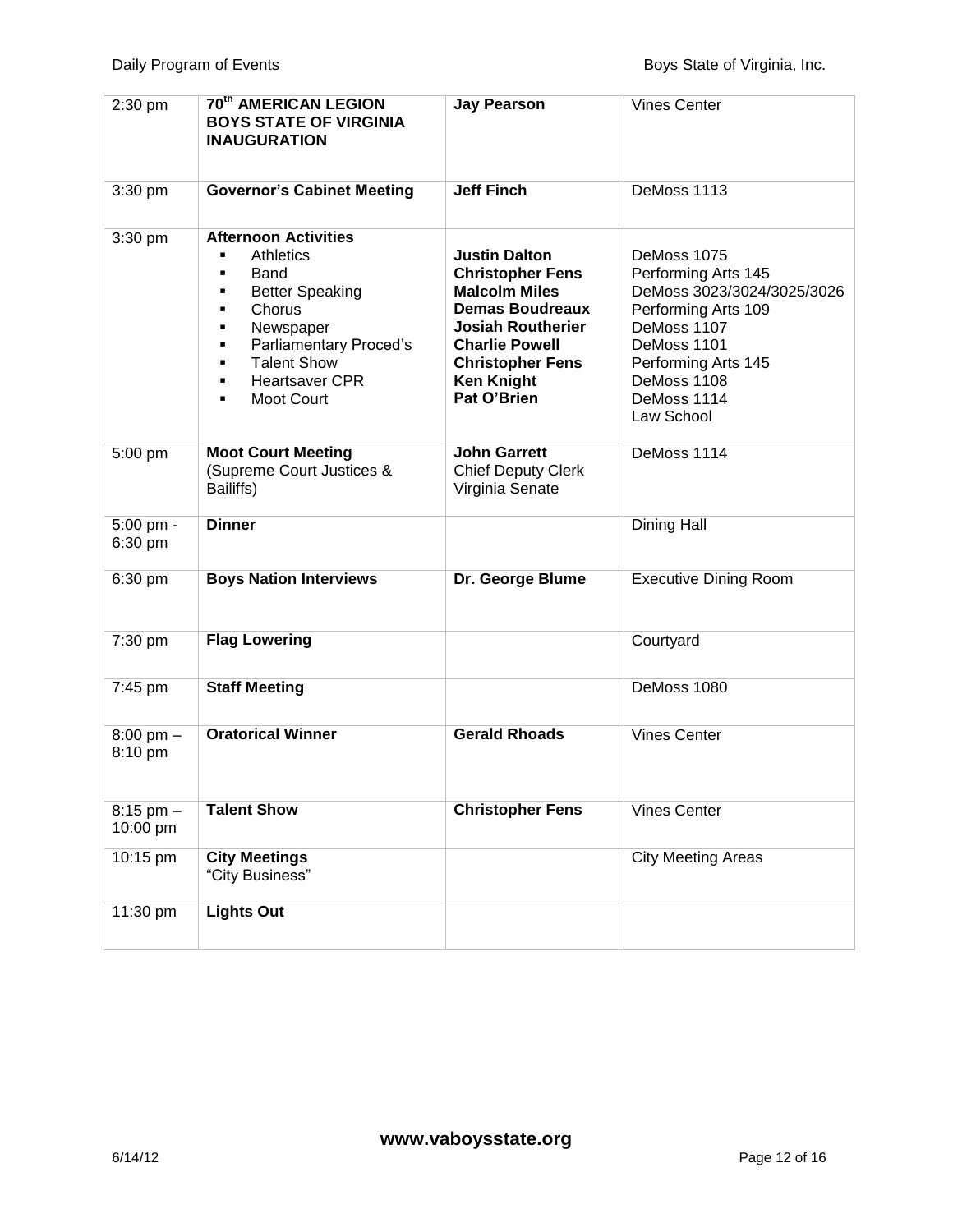# **Friday, June 22, 2012**

| <b>Time</b>                | <b>Event</b>                                                                                                                                                                | <b>Resource Person</b>                                                                                                                                 | <b>Location</b>                                                                                                       |
|----------------------------|-----------------------------------------------------------------------------------------------------------------------------------------------------------------------------|--------------------------------------------------------------------------------------------------------------------------------------------------------|-----------------------------------------------------------------------------------------------------------------------|
| 7:00 am                    | <b>Breakfast</b>                                                                                                                                                            |                                                                                                                                                        | Dining Hall                                                                                                           |
| 7:30 am                    | <b>Sick Call</b>                                                                                                                                                            |                                                                                                                                                        | DeMoss 1076                                                                                                           |
| 7:45 am                    | <b>Flag Raising</b>                                                                                                                                                         |                                                                                                                                                        | <b>Vines Center</b>                                                                                                   |
| $8:00$ am $-$<br>$9:00$ am | <b>Instructional Session</b><br>"The Office of Governor"                                                                                                                    | <b>Hon. Robert McDonnell</b><br>Governor of Virginia                                                                                                   | <b>Vines Center</b>                                                                                                   |
| $9:00$ am                  | <b>Religious Services</b>                                                                                                                                                   | <b>Demas Boudreaux</b>                                                                                                                                 | <b>Vines Center</b>                                                                                                   |
| $9:45$ am $-$<br>12:00 pm  | <b>Legislature in Session</b>                                                                                                                                               | <b>Jeff Finch</b>                                                                                                                                      | <b>DeMoss</b><br>House 1101<br>Senate 1104                                                                            |
| $9:45$ am $-$<br>10:30 am  | <b>Instructional Session</b><br>"Virginia's Game & Inland<br>Fisheries" - Part I                                                                                            | Dan Lovelace<br><b>Dan Wilson</b><br>VA Department of Game &<br><b>Inland Fisheries</b>                                                                | DeMoss 1113<br><b>Bradley-MacArthur</b><br>DeMoss 1114<br>Marshall-Washington                                         |
| 10:40 $am -$<br>11:25 pm   | <b>Instructional Session</b><br>"Virginia's Game & Inland<br>Fisheries" - Part II                                                                                           | <b>Dan Lovelace</b><br><b>Dan Wilson</b><br>VA Department of Game &<br><b>Inland Fisheries</b>                                                         | DeMoss 1114<br><b>Bradley-MacArthur</b><br>DeMoss 1113<br>Marshall-Washington                                         |
| 12:00 pm                   | <b>American Legion Boys State of</b><br><b>Virginia Board of Directors</b><br><b>Meeting</b>                                                                                |                                                                                                                                                        | Executive Dining Room                                                                                                 |
| 12:00 pm                   | Lunch                                                                                                                                                                       |                                                                                                                                                        | Dining Hall                                                                                                           |
| 1:30 pm                    | <b>Final Moot Court Arguments</b>                                                                                                                                           | <b>Boys State</b><br><b>Supreme Court</b>                                                                                                              | Vines Center                                                                                                          |
| $3:00$ pm $-$<br>5:00 pm   | <b>COLLEGE DAY</b>                                                                                                                                                          | <b>Hakim Sutton</b>                                                                                                                                    | <b>Vines Center</b>                                                                                                   |
| $3:30$ pm                  | <b>Afternoon Activities</b><br><b>Athletics</b><br><b>Band</b><br>٠<br><b>Better Speaking</b><br>٠<br>Chorus<br>٠<br>Newspaper<br>٠<br><b>Parliamentary Procedures</b><br>٠ | <b>Justin Dalton</b><br><b>Christopher Fens</b><br><b>Malcolm Miles</b><br><b>Demas Boudreaux</b><br><b>Josiah Routherier</b><br><b>Charlie Powell</b> | DeMoss 1075<br>Performing Arts 145<br>DeMoss 3023/3024/3025/3026<br>Performing Arts 109<br>DeMoss 1107<br>DeMoss 1101 |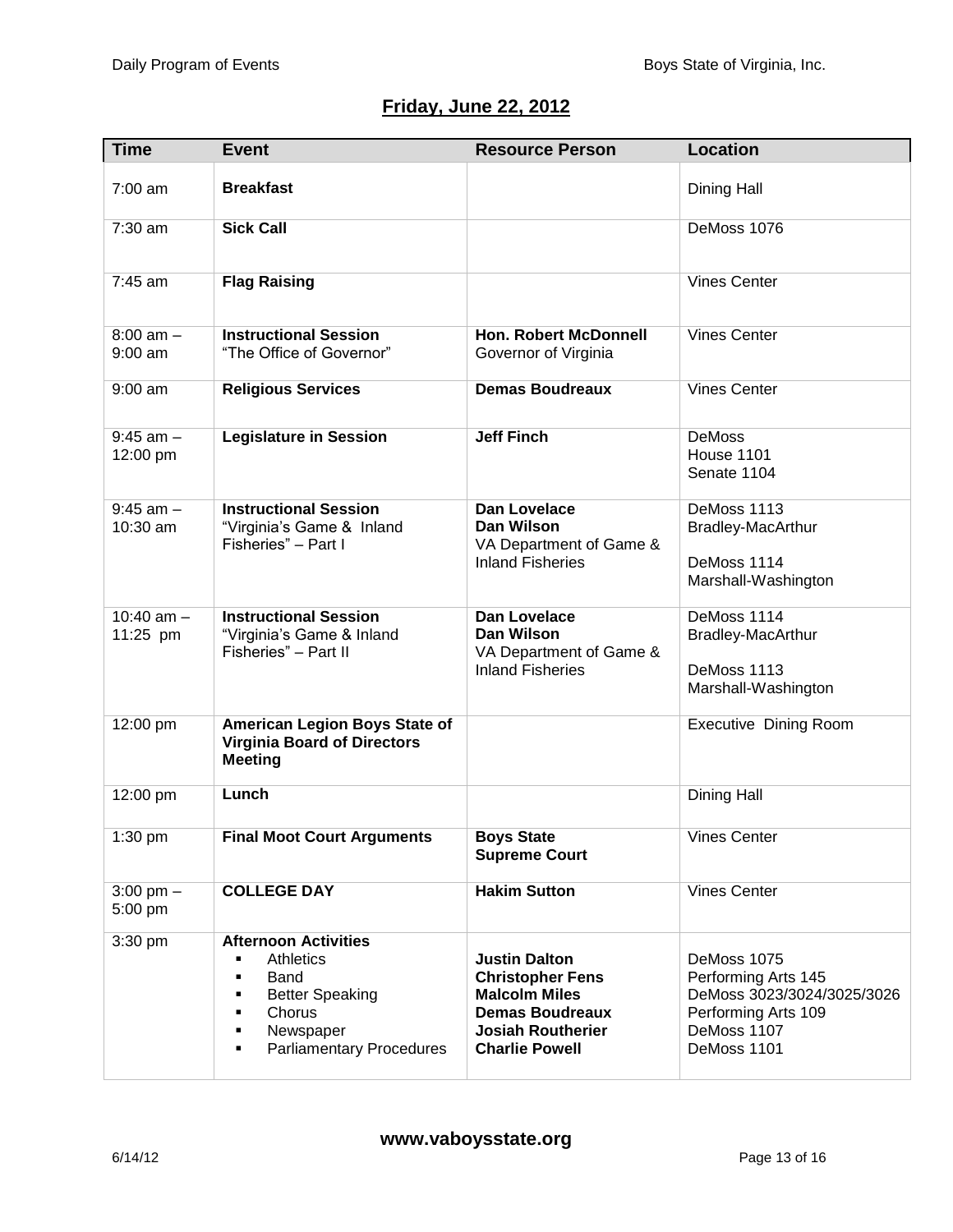#### **AMERICAN LEGION NIGHT**

#### Doug Ramos Commander of American Legion Department of Virginia

| <b>Time</b>                    | <b>Event</b>                                                       | <b>Resource Person</b>                                            | <b>Location</b>         |
|--------------------------------|--------------------------------------------------------------------|-------------------------------------------------------------------|-------------------------|
| $5:00 \text{ pm} -$<br>6:30 pm | <b>Dinner</b>                                                      |                                                                   | Dining Hall             |
| 7:00 pm                        | <b>Flag Lowering</b>                                               |                                                                   | Courtyard               |
| 7:30 pm                        | <b>Boys State Parade</b>                                           | <b>Frenchie Burnette</b><br><b>Mark Seavey</b>                    | Dining Hall Parking Lot |
| 8:05 pm                        | <b>Rulings in Moot Court</b><br><b>Competition</b>                 | <b>Boys State Supreme Court</b><br><b>Chief Justice</b>           | <b>Vines Center</b>     |
| 8:15 pm                        | <b>Report from Boys State</b><br><b>Legislators</b>                | Legislative<br><b>Representatives</b>                             | <b>Vines Center</b>     |
| 8:30 pm                        | <b>Special Address</b>                                             | <b>Outstanding Participant in</b><br><b>Better Speaking Class</b> | <b>Vines Center</b>     |
| 8:45 pm                        | <b>Presentation of Samsung</b><br><b>Award &amp; Scholarships</b>  | <b>Ike Kelley</b>                                                 | <b>Vines Center</b>     |
| 8:45 pm                        | <b>Announcement of Boys Nation</b><br><b>Selections</b>            | Dr. George Blume                                                  | <b>Vines Center</b>     |
| $8:45$ pm $-$<br>$9:00$ pm     | <b>Special Musical Presentation</b>                                | <b>Boys State Band &amp; Chorus</b>                               | <b>Vines Center</b>     |
| $9:00 \text{ pm} -$<br>9:45 pm | <b>Graduation Program</b>                                          | Jim Chapman<br><b>Bob Sussan</b>                                  | <b>Vines Center</b>     |
|                                | <b>Advancement of Colors</b>                                       | <b>American Legion Post 16</b>                                    |                         |
|                                | <b>Recognition of Special Guests</b>                               | Jim Chapman<br><b>Bob Sussan</b>                                  |                         |
|                                | <b>Introduction of Department</b><br>Commander                     | <b>Jim Chapman</b><br><b>Bob Sussan</b>                           |                         |
|                                | <b>Announcement of Boys State</b><br><b>Hall of Fame Inductees</b> | <b>Mike Harris</b>                                                |                         |
| 10:00 pm                       | <b>City Receptions</b>                                             |                                                                   |                         |
| Midnight                       | <b>Lights Out</b>                                                  |                                                                   |                         |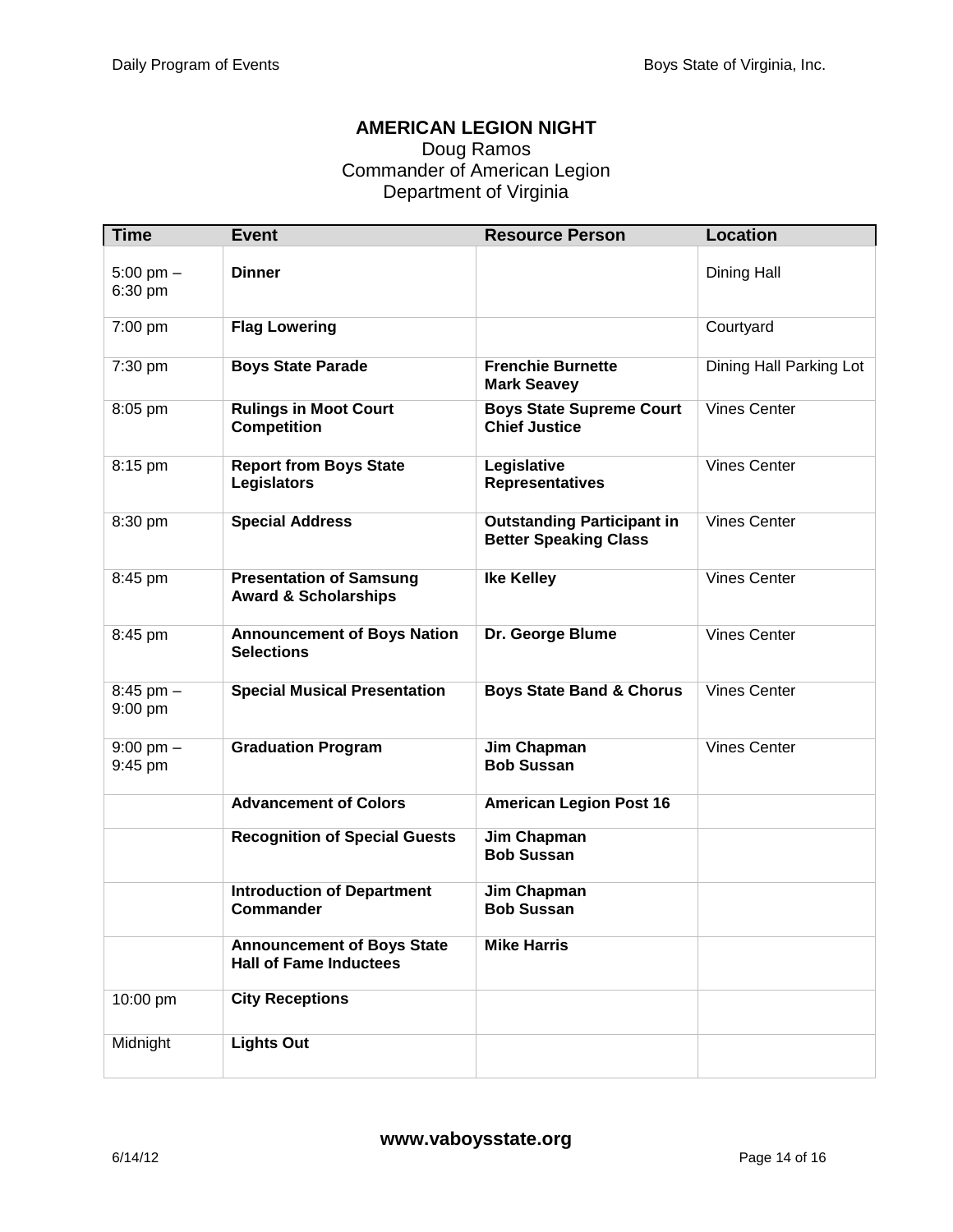## **Saturday, June 23, 2012**

| <b>Time</b>                | <b>Event</b>                                                                                                                                                                                                                                                          | <b>Resource Person</b>                                                                                                                                                                                                         | <b>Location</b>                           |
|----------------------------|-----------------------------------------------------------------------------------------------------------------------------------------------------------------------------------------------------------------------------------------------------------------------|--------------------------------------------------------------------------------------------------------------------------------------------------------------------------------------------------------------------------------|-------------------------------------------|
| $7:00$ am                  | <b>Breakfast</b>                                                                                                                                                                                                                                                      |                                                                                                                                                                                                                                | Dining Hall                               |
| $8:30$ am                  | <b>Sick Call</b>                                                                                                                                                                                                                                                      |                                                                                                                                                                                                                                | DeMoss 1076                               |
| 8:45 am                    | <b>Flag Raising</b>                                                                                                                                                                                                                                                   |                                                                                                                                                                                                                                | Courtyard                                 |
| $9:00$ am                  | <b>Religious Services</b>                                                                                                                                                                                                                                             | <b>Demas Boudreaux</b>                                                                                                                                                                                                         | <b>Vines Center</b>                       |
| $9:30$ am $-$<br>$9:45$ am | <b>Special Musical Presentation</b>                                                                                                                                                                                                                                   | <b>Boys State Band &amp; Chorus</b>                                                                                                                                                                                            | <b>Vines Center</b>                       |
| $9:50$ am                  | <b>Report to Boys State Citizens on</b><br><b>Legislation Signed into Law</b>                                                                                                                                                                                         | <b>Boys State Governor</b>                                                                                                                                                                                                     | <b>Vines Center</b>                       |
| 10:00 am                   | <b>Awards &amp; Recognitions</b>                                                                                                                                                                                                                                      | Jim Chapman<br><b>Bob Sussan</b>                                                                                                                                                                                               | <b>Vines Center</b>                       |
|                            | <b>Presentations:</b><br><b>Heartsaver CPR</b><br><b>Parliamentary Procedure</b><br><b>Athletic Awards</b><br><b>Moot Court</b><br><b>Best Reporter</b><br><b>Boys Nation</b><br><b>Constitutional Officers</b><br><b>Best Citizens</b><br>٠<br><b>Best City</b><br>٠ | <b>Presenters:</b><br><b>Ken Knight</b><br><b>Charlie Powell</b><br><b>Justin Dalton</b><br><b>Ike Kelley</b><br><b>Josiah Routherier</b><br>Dr. George Blume<br><b>Ike Kelley</b><br><b>Jarad Phelps</b><br><b>Ken Knight</b> | <b>Vines Center</b>                       |
| 10:30 am                   | <b>Farewell</b>                                                                                                                                                                                                                                                       | <b>Mike Harris</b>                                                                                                                                                                                                             | <b>Vines Center</b>                       |
| 11:00 am                   | <b>Grand Finale</b>                                                                                                                                                                                                                                                   | <b>Boys State Band &amp; Chorus</b>                                                                                                                                                                                            | <b>Vines Center</b>                       |
| 11:30 am                   | <b>SESSION CLOSED</b><br>Citizens Prepare to Depart<br><b>Liberty University</b>                                                                                                                                                                                      |                                                                                                                                                                                                                                |                                           |
| 12:00 noon                 | <b>Box Lunch</b>                                                                                                                                                                                                                                                      |                                                                                                                                                                                                                                | <b>Vines Center</b><br><b>Upper Level</b> |
| 2:00 pm                    | ALL AREAS CLOSED                                                                                                                                                                                                                                                      |                                                                                                                                                                                                                                |                                           |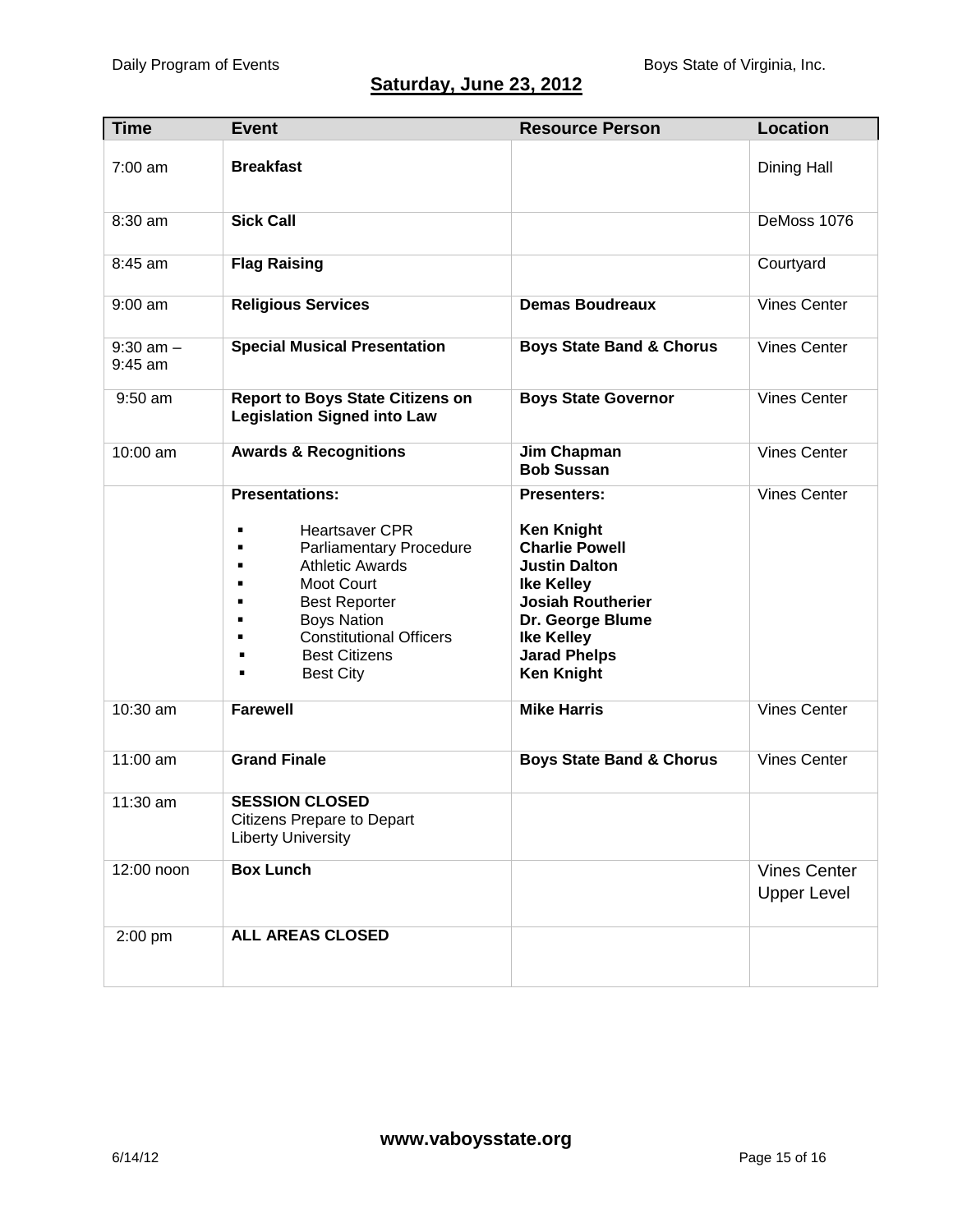## **CITY MEETING AREAS**

| <b>City</b>    | Dorm/Floor          | <b>Primary</b>           | <b>Secondary</b> |
|----------------|---------------------|--------------------------|------------------|
| <b>Bradley</b> | $M03 - 1$           | DeMoss 1077              | Dorm             |
| <b>Burke</b>   | $M04 - 1$           | DeMoss 1078              | Dorm             |
| Eisenhower     | $M08 - 1$           | DeMoss 1090              | Dorm             |
| Henry          | $M09 - 1$           | DeMoss 1101              | Dorm             |
| Jackson        | M <sub>10</sub> - 1 | DeMoss 1104              | Dorm             |
| James          | $M11 - 1$           | <b>Religion Hall 104</b> | Dorm             |
| Lee            | $M12 - 1$           | Religion Hall 145        | Dorm             |
| MacArthur      | $M15 - 1$           | DeMoss 1113              | Dorm             |
| Marshall       | $M16 - 1$           | DeMoss 1114              | Dorm             |
| Maury          | $M27 - 1$           | Slab 119                 | Dorm             |
| <b>Nimitz</b>  | $M27 - 2$           | Performing Arts 101      | Dorm             |
| Patton         | $M27 - 3$           | Performing Arts 108      | Dorm             |
| Pershing       | $M28 - 1$           | Performing Arts 109      | Dorm             |
| Puller         | $M28 - 2$           | Performing Arts 134      | Dorm             |
| <b>Stuart</b>  | $M28 - 3$           | Performing Arts 145      | Dorm             |
| Washington     | $M01 - 1$           | Science Hall 134         | Dorm             |

## **STAFF OFFICES**

| Administration Office                | DeMoss 1105  |
|--------------------------------------|--------------|
| Assistant Director                   | DeMoss 1089  |
| Chaplain                             | DeMoss 1076  |
| <b>Chief Instructional Counselor</b> | DeMoss 1074  |
| <b>Chief City Counselor</b>          | DeMoss 1080  |
| Counselors' Room                     | DeMoss 1080  |
| Director's Office                    | DeMoss 1089  |
| <b>Logistics Director</b>            | DeMoss 1079  |
| <b>Operations Director</b>           | DeMoss 1105  |
| Historian                            | DeMoss 1173  |
| Legislative Coordinator              | DeMoss 1075A |
| Mail Room                            | DeMoss 1106  |
| <b>Medical Room</b>                  | DeMoss 1076  |
| <b>Media Coordinator</b>             | DeMoss 1074  |
| Newspaper                            | DeMoss 1107  |
| Photographer                         | DeMoss 1073  |
| Printing                             | DeMoss 1105  |
| Program Director                     | DeMoss 1074  |
| <b>Recreation Coordinator</b>        | DeMoss 1075  |
| Registrar                            | DeMoss 1105  |
| <b>Supply Room</b>                   | DeMoss 1079  |
| Treasurer                            | DeMoss 1105  |
| Yearbook                             | DeMoss 1073  |
|                                      |              |